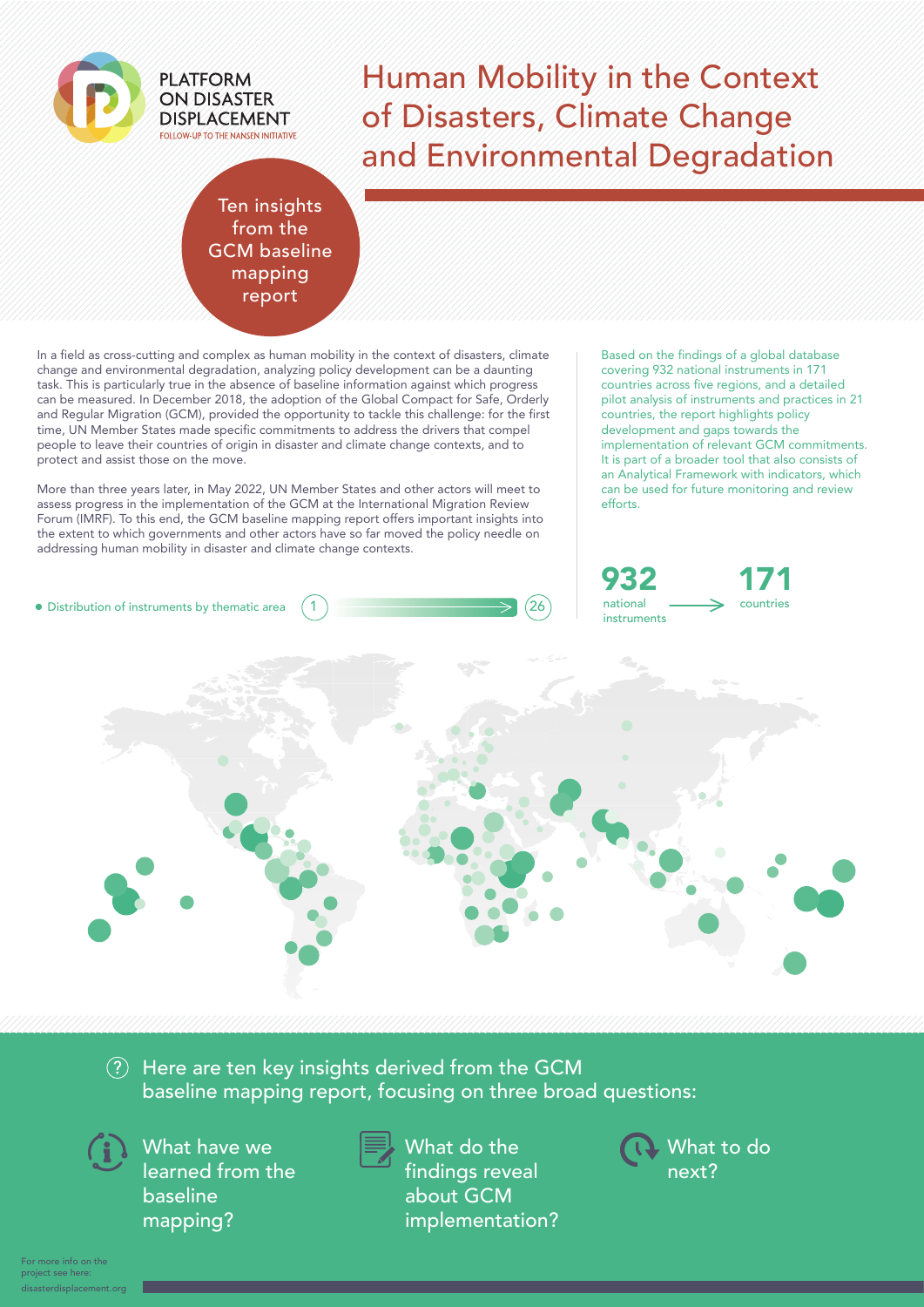



### Policy development can be identified, but it is uneven across countries and regions 1

In all regions, a number of policy instruments and practices related to addressing human mobility challenges in disaster and climate change contexts have been identified.

The highest number of instruments specifically dedicated to addressing human mobility challenges in the context of disasters, climate change and environmental degradation can be found in Asia and the Pacific.

The highest number of provisions (within instruments) specifically dedicated to the topic can be found in Latin America and the Caribbean. 932

Of the 932 national instruments included in the global database, most are found in the Americas and Africa.



## Policy development has focused more on addressing drivers than on facilitating human mobility 2

Most of the relevant instruments are related to climate change governance and disaster management, indicating that policy development is primarily focused on reducing drivers and risks, rather than facilitating human mobility.

#### Distribution of instruments by thematic area

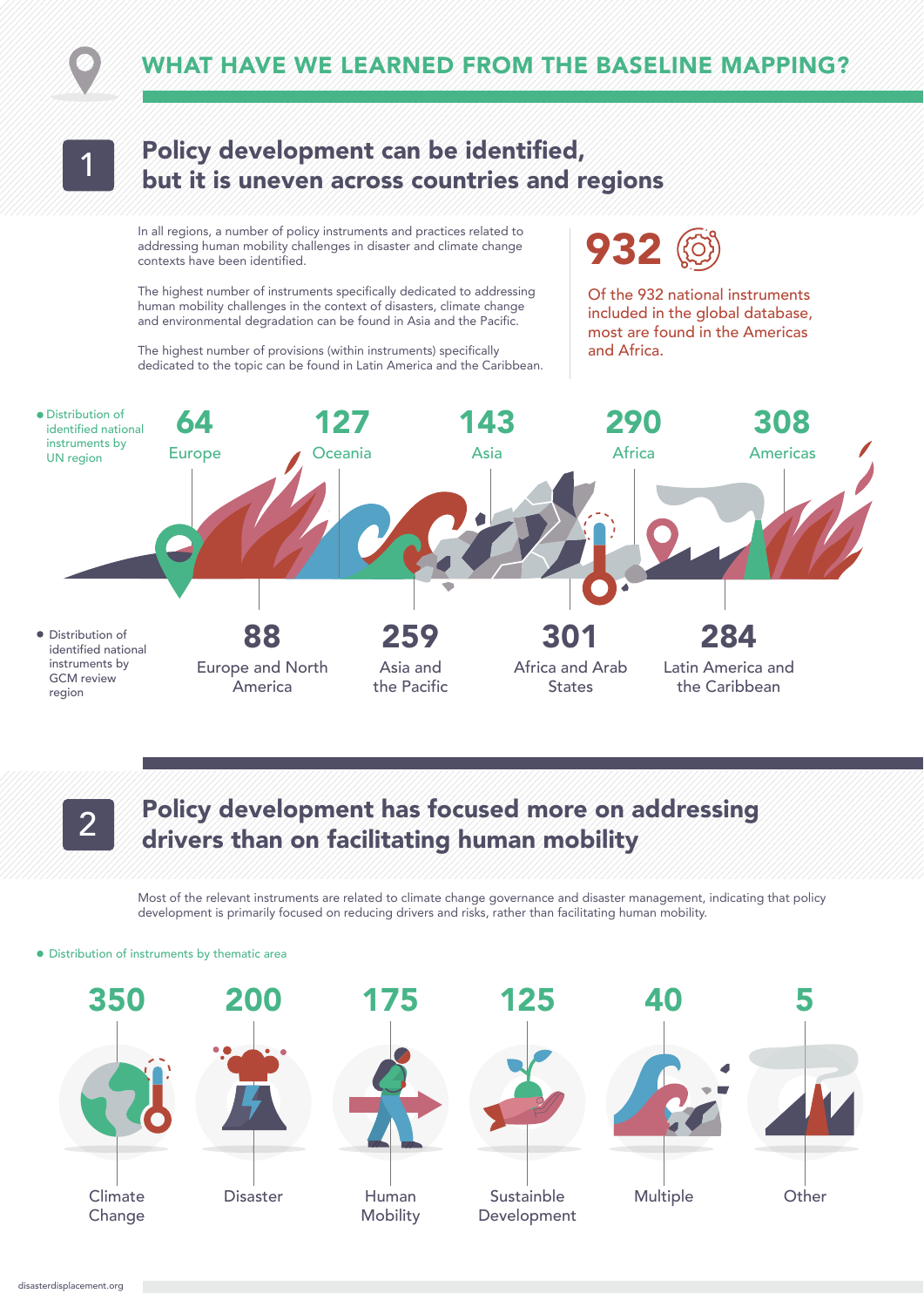### Regional priorities set the tone for policy development

Policy development typically reflects region-specific priorities and issues of concern. For example, while many of the instruments identified in African countries focus on issues around pastoralism and sustainable land management, the focus in Asia and the Pacific includes overseas employment, labour migration and planned relocation. These priority areas are likely to continue to inform national policy development in these regions.

#### Region-specific priorities





#### The transition from policy development to implementation has (only just) begun 4

Most instruments with provisions of relevance to human mobility in disaster and climate change contexts were adopted after 2010, and particularly since 2015, in line with an increasing recognition of this topic in global policy discourse and the adoption of important international frameworks around those years. We are now facing a time when the implementation of commitments under these international frameworks requires more traction.

#### Temporal distribution of identified instruments by decade



#### Temporal distribution of identified instruments by year since 2000 Year of GCM adoption (2018)

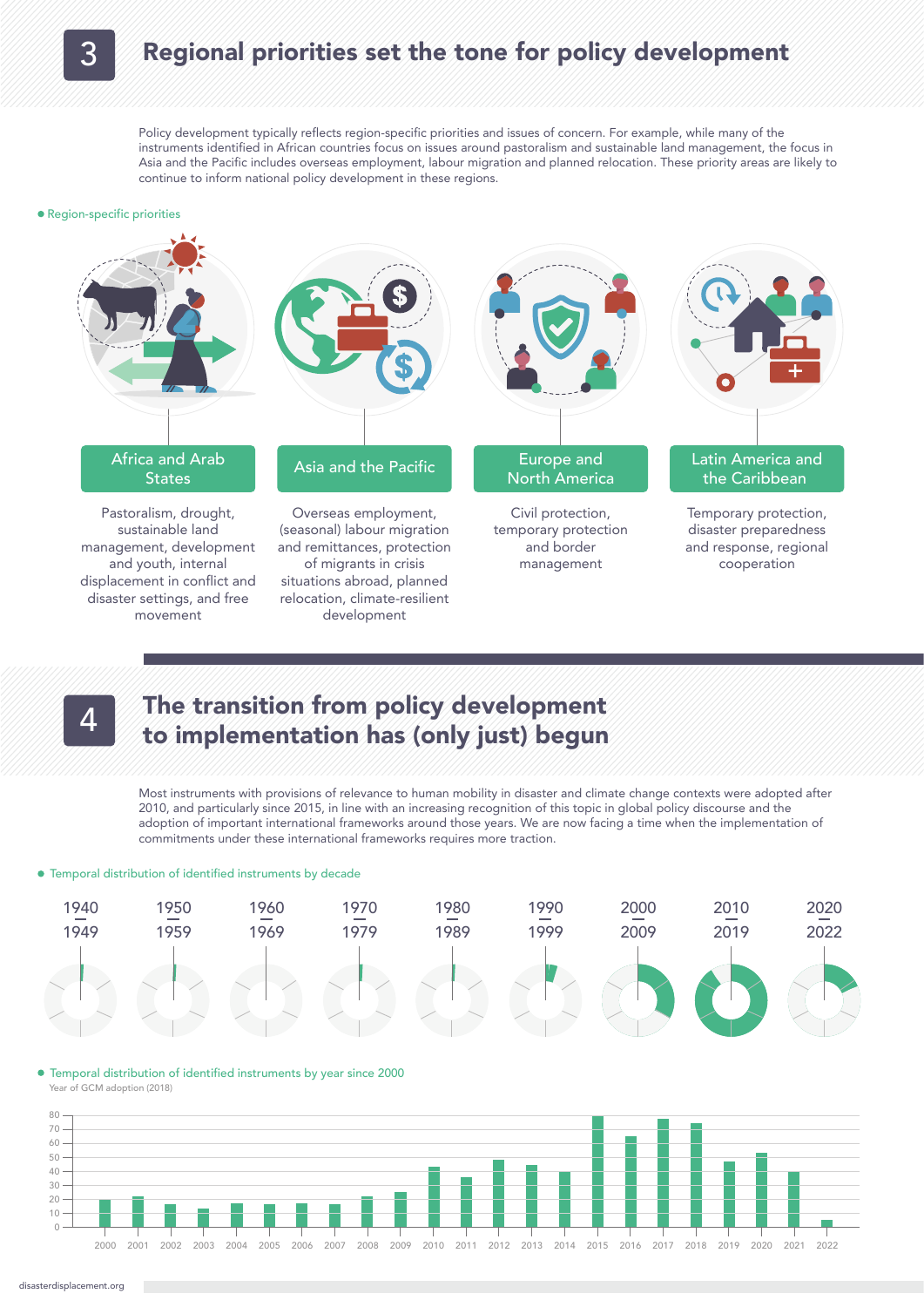### WHAT DO THE FINDINGS REVEAL ABOUT GCM IMPLEMENTATION?

# More can be done to facilitate human mobility 5 In disaster and climate change contexts

The detailed pilot analysis of instruments and practices in 21 countries has revealed a strong focus in policy and legislation on addressing environmental drivers Objective 2 The main gaps on the other hand exist in the area of admission and stay, regular pathways **Objective 5** and return and sustainable reintegration of migrants **Objective 21** in disaster and climate change contexts. The baseline mapping provides various examples of relevant instruments and practices that can provide useful models for inspiration or replication in other countries to address this gap.

#### Existence of instruments and provisions in relation to GCM actions and objectives in the 21 selected countries



[disasterdisplacement.org](https://disasterdisplacement.org/)

### Common agreement on terminology would support **GCM** implementation

The definitions and use of human mobility terms in policy instruments are often unclear or inconsistent, limiting the predictability and consistency in their application. This issue is particularly common among climate change, disaster or sustainable development instruments, as human mobility instruments generally include clearer definitions or focus on specific types of human mobility. Many instruments are also predominantly focused on internal mobility rather than international migration.

Provisions relating more concretely to international migration in disaster and climate change contexts would help to better address the needs and protect the rights of people compelled to leave their countries.

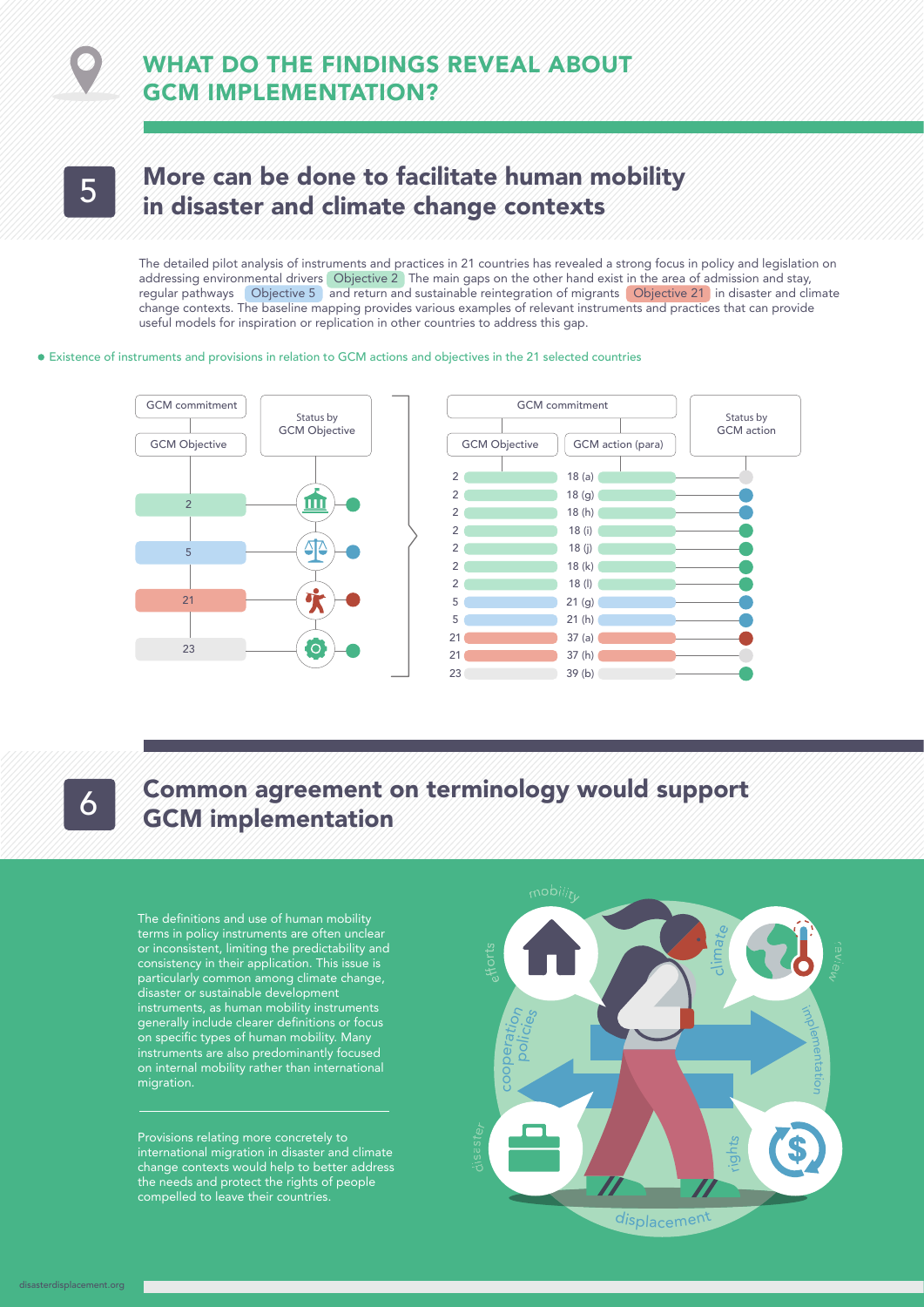

### There is still scope to recognize cross-cutting principles such as human rights and gender

Some instruments explicitly indicate GCM cross-cutting principles, such as human rights and gender responsiveness, as guiding approaches of the policy, but overall integration of these issues remains limited. Without their clear and direct integration, such dimensions may be overlooked during the implementation, in particular when it comes to planning and providing assistance and solutions for affected individuals.

#### References to cross-cutting GCM guiding principles identified in policy instruments



### WHAT TO DO NEXT?

## Enhance availability and flexibility of pathways in areas and regions already facing the limits of adaptation 8

Addressing drivers and investing in people's resilience to disasters, climate change and environmental degradation is an important pillar of policy work under the GCM. However, in the context of global warming there are already areas and regions that are facing the limits of adaptation It is therefore urgent to address existing policy gaps related to admission and stay, and to design long term and permanent solutions for people unable to adapt or return to their countries due to loss and damage associated with the slow-onset effects of climate change. This could be supported through GCM National Implementation Plans and GCM pledges that acknowledge and address these challenges.